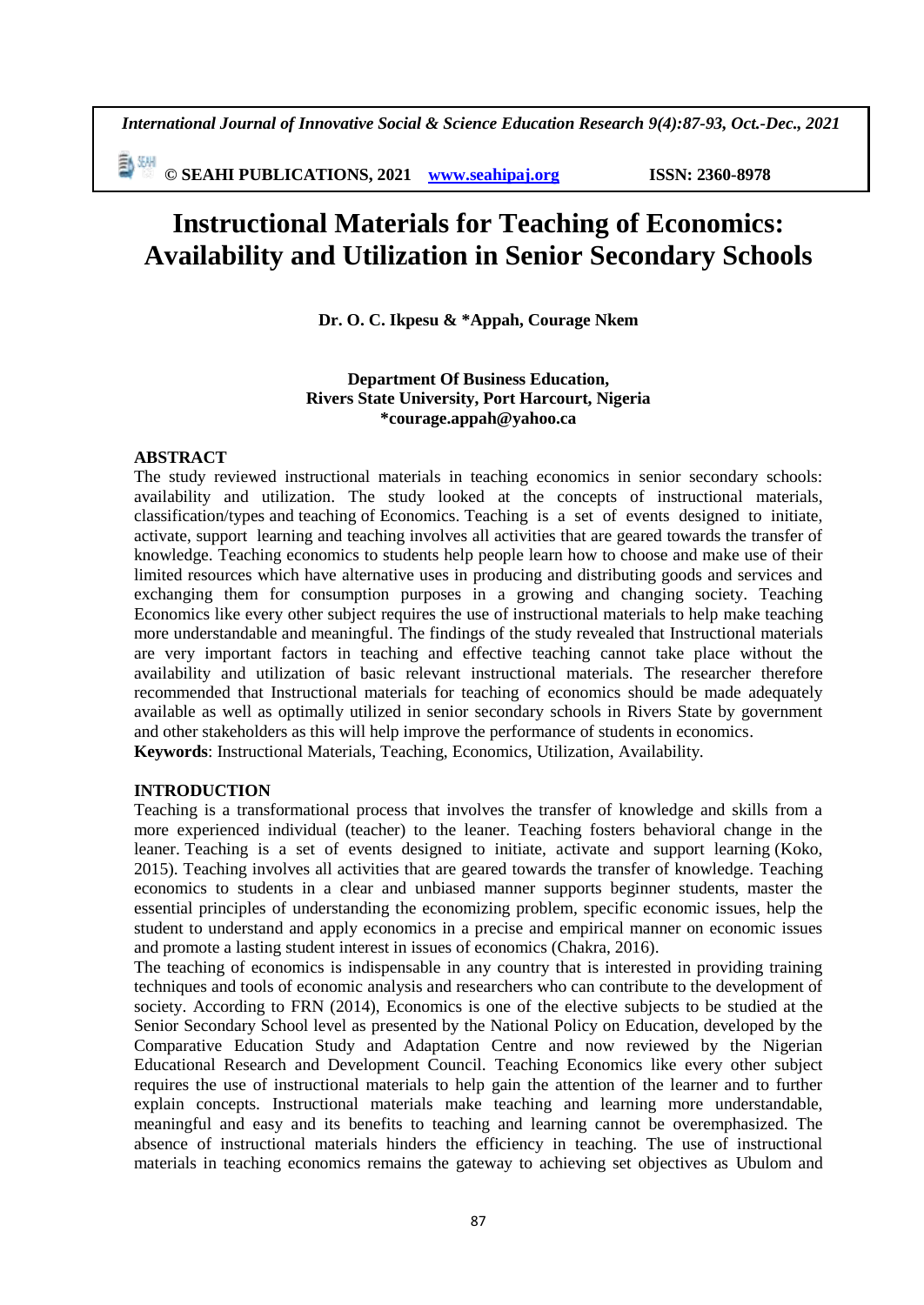Ogwunte (2017) emphasized that instructional resources and facilities are very necessary for the utmost realization of the goals of education.

# **Conceptual Review**

#### **Concept of Economics**

Economics is a study of man in the ordinary business of life; it enquires how man gets his income and how he uses it. Thus, it is on the one side, the study of wealth and on the other and more important side, a part of the study of man. Economics is a science which studies human behaviour as a relationship between ends and scarce means which have alternative uses (Robbins, 1932 as cited in Wikipedia, 2012). According to Umar, Abubakar, Modi, Shehu and Yusuf (2014), Economics is the science that studies the process and institutions whereby the limitless human wants are satiable within the limits imposed by availability of resources which have alternative uses; it shows how scarce resources can be used to increase wealth and human welfare.

Economics is important because it can answer questions such as what causes inflation and why are people unemployed? Economics is the study of labour, land, investments of money, income, production, taxes and government expenditures.

Economics is the study of how societies use scarce re-sources to produce valuable commodities and distribute them among people (Samuelson & Nordhaus, 1992 as cited in Khumalo, 2012, p. 598). Blaug (2019) opined that Economics is [social science](https://www.britannica.com/topic/social-science) that seeks to analyze and describe the production, distribution, and [consumption](https://www.britannica.com/topic/consumption) of wealth. As the world continually focuses on business, it takes economists to help decipher trends and to help to make good financial decisions. Economics give room for both individuals and institutions to adequately manage scarce resources and to ensure the even distribution and allocation of resources to various units that will bring about development.

## **Objectives of Economics**

Andrew and Michael (2014) outlined the objectives of learning economics to include the following:

- 1. Students will learn how markets and other government structures organize core economic activities, such as production, distribution, and consumption, and the growth of productive resources;
- 2. Students will be able to identify and explain economic concepts and theories related to the behaviour of economic agents, markets, industries and firms structures, legal institutions, social norms, and government policies;
- 3. Students will learn about the determinants of macroeconomic conditions (national output, employment, and inflation), causes of business cycles, and interactions of monetary and financial markets with the real economy, familiarizing themselves in the process with major economic theories of relevance;
- 4. Students will be able to describe the main macroeconomic theories of short term fluctuations and long term growth in the economy;
- 5. Students will be able to critically evaluate the consequences of basic macroeconomic policy options under differing economic conditions within a business cycle;
- 6. Students will become familiar with the origins and implications of processes of international economic integration and differentiation, the basic features of the international financial and monetary systems, and their implications for national economic policy;
- 7. Students will become familiar with the history of economic thought and the controversies between its major schools of thought and contrasting theoretical approaches.
- 8. Students will develop the communication skills necessary into succeed in securing professional employment or admission to appropriate post-graduate programs;
- 9. Students will develop the analytical and empirical skills necessary to succeed in securing professional employment or admission to appropriate post-graduate programs; and
- 10. Students will be able to analyze research questions with the use of econometric techniques.

Consequently, they will be able to identify data and model specification issues; select and implement suitable multiple regression techniques based on their analysis of error structures; and conduct basic analyses of time-series data. The understanding of economics is a pre-requisite for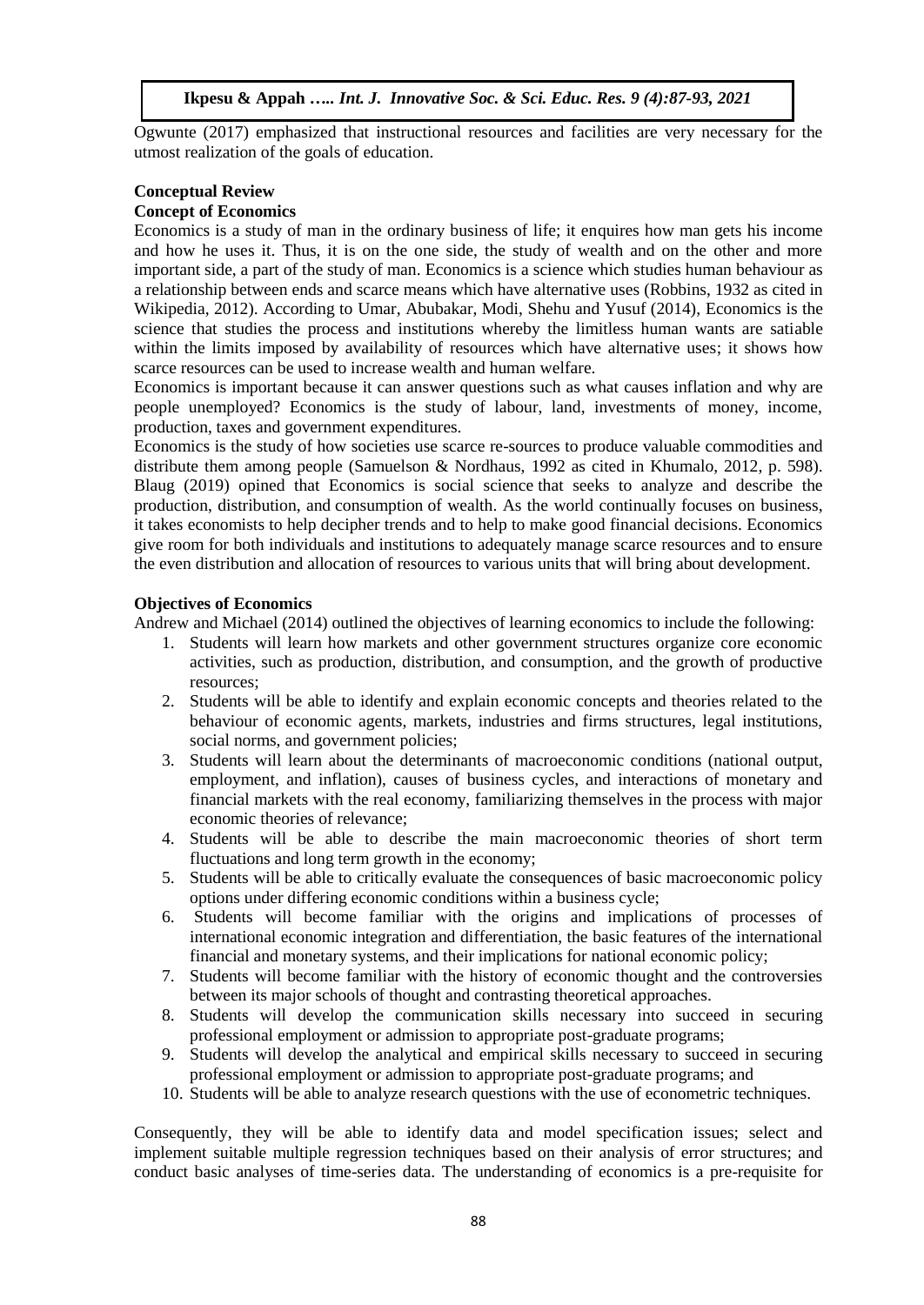good citizenship. Kasim and Usman (2015) maintained that the principal objective for teaching economics is to provide economics understanding necessary for responsible citizenship; being a responsible citizen involves the ability to take rational decision on important economic issues with a good basis for doing so.

NERDC (2008 as cited in Oleabhiele & Oleabhiele, 2015, p. 1) outlined the objectives of the Economics as to enable students: understand basic economic principles and concepts as well as the tools for sound economic analysis; contribute intelligently to discourse on economic reforms and development as they affect or would affect the generality of Nigerians; understand the structure and functioning of economic institutions; appreciate the role of public policies on national economy; develop the skills and also appreciate the basis for rational economic decisions; become sensitised to participate actively in national economic advancement through entrepreneurship, capital market and so on; understand the role and status of Nigerian and other African countries in international economic relationships; and appreciate the problems encountered by developing countries in their effort towards economic advancement. The teaching of economics like every other subject requires the presence of instructional materials as Koko (2016) maintained that good teaching does not emanate except from adequate preparations and utilization of essential learning materials in teaching.

# **Concept of Instructional Materials**

Instructional materials have been identified as very important factors in teaching and that effective teaching cannot take place without availability of basic relevant instructional materials. Instructional materials, according to Wambui, (2013), are tools locally made or imported that could make tremendous improvement of a lesson if intelligently used. Instructional materials are very essential elements in the teaching and learning process of any subject as Economics. Instructional materials provide the physical media through which the intents of the curriculum are experienced. Oluwagbohunmi and Abdu-Raheem (2014) acknowledged that instructional materials are such used by teachers to aid explanations and make learning of subject matter understandable to students during teaching learning process.

Instructional materials are collections of materials and equipment that processes instruction and training; such materials and equipment may be derived from the objectives of teaching and learning. Instructional materials are tools that help the teacher in teaching; any natural materials; teacher or student made materials as well as any manufactured objects which promote good teaching and learning (Koko 2015). Abdu-Raheem (2016) views Instructional Materials as essential and significant tools needed for teaching and learning of school subjects to promote teachers efficiency and improve students' performance. This means that Instructional Materials serve as a guide to the teaching and learning processes through the logical and sequential preparation and presentation of lessons. Instructional materials can be collectively said to be all the things that are used to support, facilitate, influence or encourage acquisition of knowledge, competency and skill. Instructional Materials assist in putting across information and enable both teaching and learning to be effectively done.

# **Classification/Types of Instructional Materials**

Instructional materials are materials of visual, audio and audio - visual category that helps to make concepts, abstracts and ideas concrete in the teaching and learning process (Kasim & Usman, 2016). They are also materials which the teacher uses in supplementing his teachings. According to Ochoma (2016) instructional materials can be classified as follows:-

- 1. Printed and reference materials: Textbooks, newspapers, magazines, government documents, teachers" guide, duplicated materials, journals, hand book, bulletins, pictures, work books, pamphlets, and leaflets.
- 2. Graphic materials: Graphs, charts, diagram, maps, globes.
- 3. Display materials: Chalkboard, bulletin boards, flat pictures, magnet boards and flannel board.
- 4. Projected materials: Television, video tape, overhead projector, slides and slide projector and transparencies.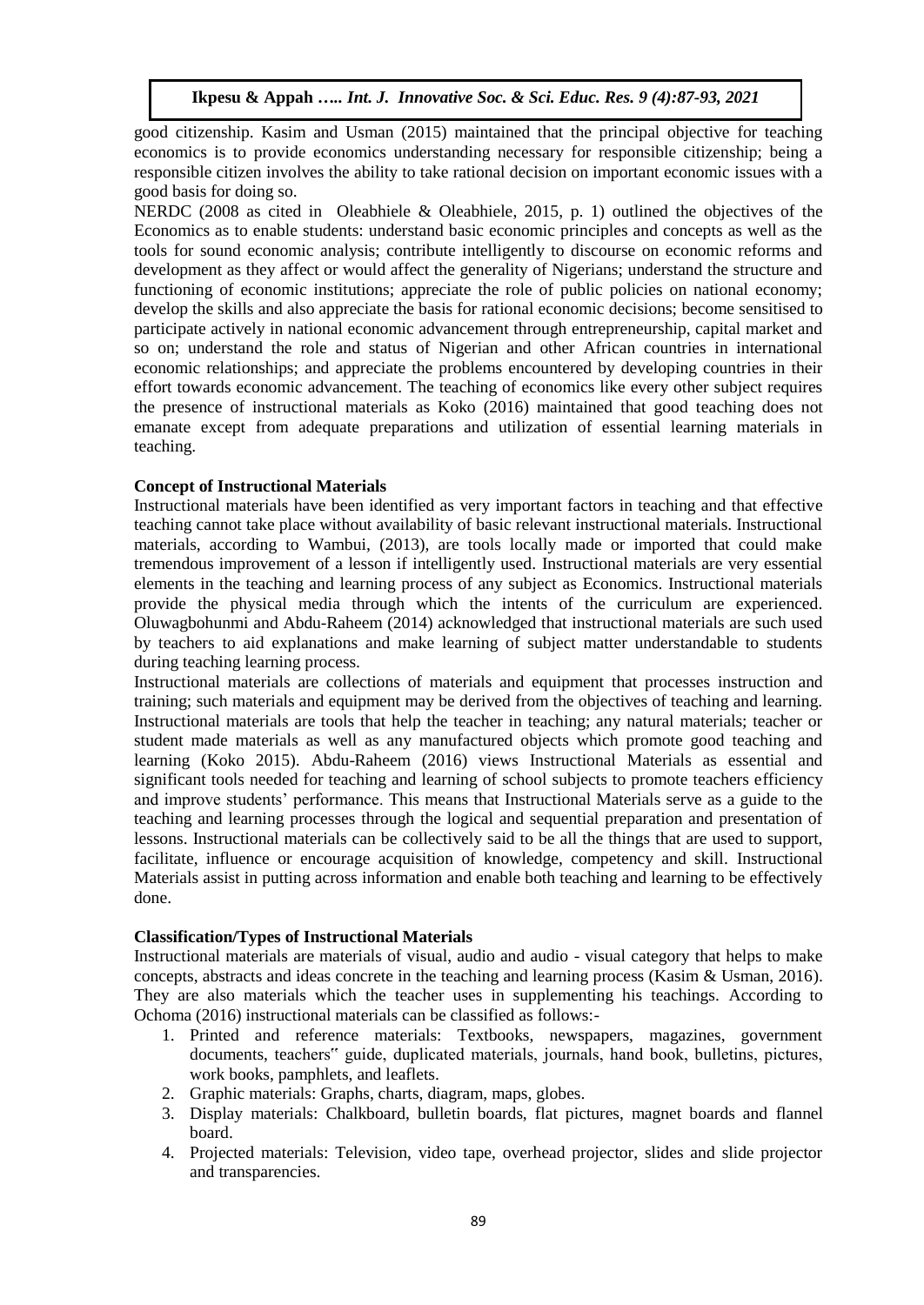5. Audio and other visual materials: Radio, model, computer, tape recording etc.

According to Akpan and Okoli (2017), Instructional materials can be divided into three major categories based on their sensory appeal, namely; audio, visual and audio-visual. Audio Instructional materials are those that appeal to the auditory sense such as radio, audio tapes. Visual Instructional materials appeal to the sense of sight and they come in the form of pictures, prints, real objects (models), CDs to mention but a few. Audio-visuals appeal to both the auditory and visual senses of the learner and stimulate interest to learn. Such materials take the form of films, television, audiovisual tapes, CDs, VCDs, DVDs and other high definition electronic devices.

Instructional materials are materials used to facilitate learning for better results which includes the use of the chalkboard, charts, models, overhead projectors, films, television and computers in teaching process. The importance of instructional materials in enhancing effective teaching of economics cannot be undermined due to the positive impact it has on the level of assimilation of students. Instructional materials have been observed as a powerful strategy to bring about effective teaching and learning (John, 2016). The importance of quality and adequate instructional materials in teaching and learning can occur through their effective utilization during classroom teaching. Instructional materials here include all the tools that the teachers can use to make the learning more interesting and memorable

# **Benefits of Instructional Materials**

Instructional materials are versatile tools that are used in different ways for effective teaching and learning. These aids convey facts and ideas in all forms and offer quite an easy way of presenting information. According to Olatan (2004), some of the importance of instructional materials if carefully selected includes the fact that they:

- 1. Help to give correct initial concept.
- 2. Help students to learn more.
- 3. Spread learning processes.
- 4. Provide experiences which are not known before.
- 5. Clarify and give definite meaning of words and the combat verbalism;.
- 6. Intensify expressions.
- 7. Arouse interest by attracting attention.
- 8. Build and sustain interest.
- 9. Motivate, develop and change attitudes.
- 10. Vitalize instruction and provide variety in teaching.
- 11. Saves time of economics teachers and students.
- 12. Supplement other learning and serves as reminder.

Instructional materials have direct contact with the sense organs. Pupils are able to use a combination of senses (smell, hearing, touch, taste and sight) for easier and better acquisition of concepts and facts they are being taught (Olumiran, Ajidagba & Jakeyinfa, 2010). Akpan and Okoli (2017) outlined the specific benefits of Instructional Materials to teachers to include the fact that;

- 1. Instructional materials help the teacher in providing the means of widening his pupils learning experience.
- 2. Providing his pupils with meaningful source of information.
- 3. Provide the teacher the means of exposing the pupils to a wide range of learning activities.
- 4. Increase the efficiency of the teacher by providing tutorials and response guidance for individual pupils and small groups.
- 5. Instructional materials bring experts and learning resources to the classroom, and allow members of a group or class to share equally from the same teaching experience.

According to Akpan and Okoli (2017), the benefits of Instructional Materials to the students include;

- 1. Instructional materials can facilitate learning by arousing the learners' interest.
- 2. Instructional materials sustain attention.
- 3. Provides the learners with opportunities of interacting with their social and physical environment.
- 4. Offers opportunity for independent and individualized learning.
- 5. Create concrete basis for conceptual thinking.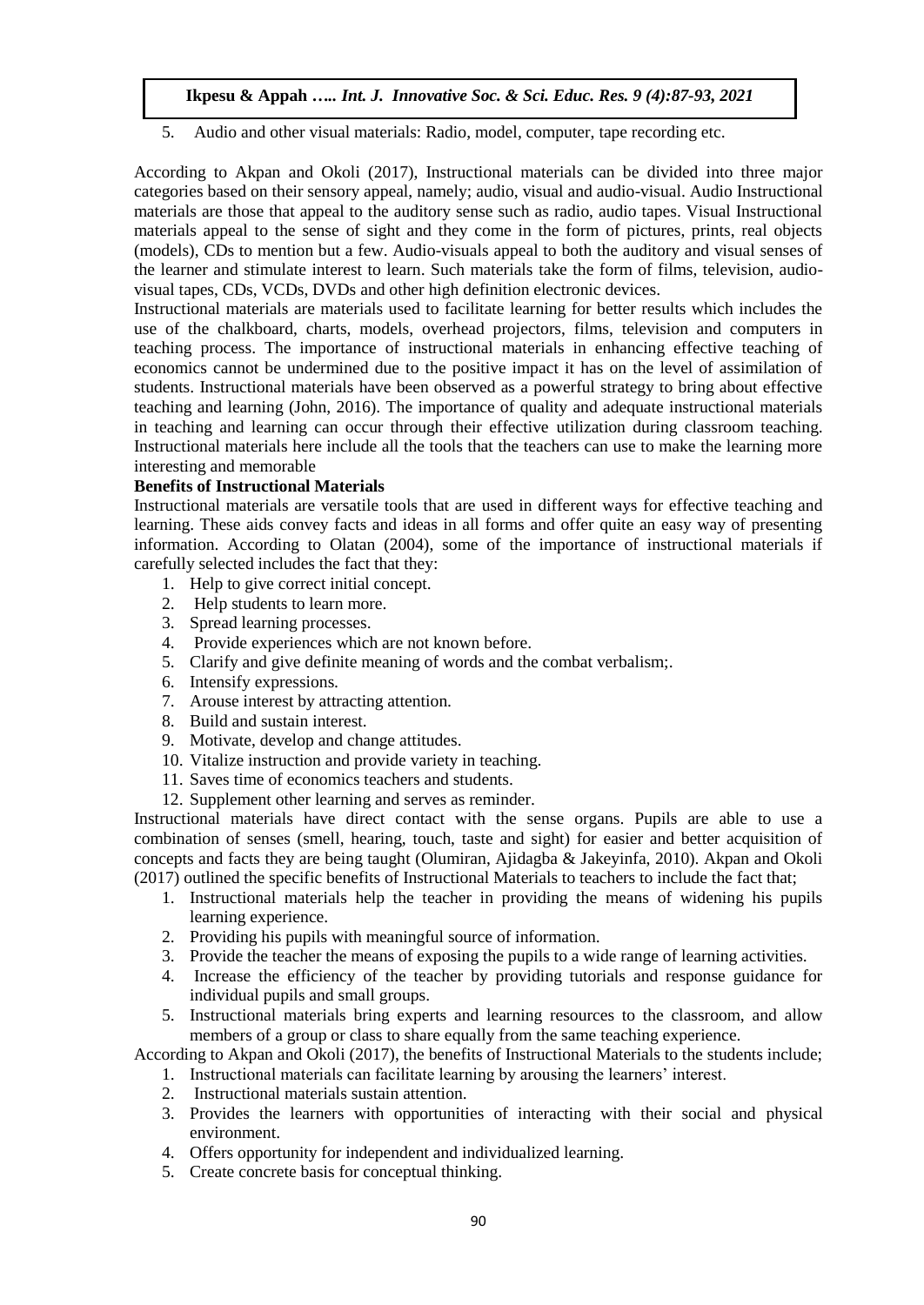6. Offers opportunities for learners to develop their abilities and skills.

Instructional materials, according to Balogun (2004), assist economics teachers in the achievement of stated objectives and also help the teachers to make lesson explicit to the students. FRN (2014), states that the objectives of learning materials are; to enhance teaching and improve the competence of teachers; to make learning more meaningful for students and to develop and promote the effective use of innovative materials in schools. Instructional materials are very important in the realization of education goals. Thus, must be made available and utilized appropriately to enhance teaching.

# **Availability and Utilization of Instructional Materials**

The need for the utilization of instructional materials cannot be over emphasized. It is the life wire of the instructional process and has far-reaching successful outcomes. Abdu-Raheem (2011) attributes the ineffectiveness of the school system and poor performance of students in schools to the non-availability and inadequacy of instructional materials. There is no doubt that availability of instructional materials in the right quantity improves pupils' learning achievement. Adequacy of instructional materials alone however, may not guarantee learners' achievement. These materials need to be utilized effectively to achieve the desired objective.

Utilization is the degree or extent to which an item has been put into effective use (Abdulkareem and Fasasi, 2012). According to Uko (2015), various degrees of utilization include non-utilization, under-utilization, maximum utilization, optimum utilization and over-utilization. Non-utilization occurs when a facility is not put into use at all and when a facility is not used in its full capacity, underutilization occurs. There is over-utilization when a facility is used more than its capacity. These degrees of utilization constitute a waste of resources and are counterproductive. On the other hand maximum utilization occurs when facilities are put into effective usage in line with primary objectives. Optimum utilization occurs when facilities are used for many purposes. Resources put into maximum and optimum usage are not wasted; they are likely to enhance achievement of educational objectives. Utilization of Instructional Materials in teaching and learning process is vital to the educational goals and objectiveness but when it is not available learners cannot do well (Ogbaji, 2017).

Availability here means access to instructional materials needed for teaching Economics. A lot of factors confront the effective teaching of Economics in secondary school which includes lack of instructional materials amongst others (Ogbonna, 2014). Non-availability and inadequacy of instructional materials are major causes of ineffectiveness of the school system and poor performance of students in schools (Abdu-Raheem, 2011). Uko (2015) revealed that the unsatisfactory performance often experienced in schools by students and educational programs is always attributed to lack of basic infrastructure/instructional materials, lack of adequate and accurate statistics, inadequate funding, embezzlement, bureaucratic bottleneck and poor attitude to work. Today, teachers under rate the use of instructional materials in most of their teaching exercises and some of these materials are not usually available for teachers' use.

Akinloye, Audu and Audu (2015) affirmed that the condition of teaching equipment and facilities is perhaps the most nagging problem in the Nigerian secondary school system. Akinloye *et al* stressed that in most schools across the federation, there is inadequacy of basic infrastructure required for effective teaching and learning. Laboratories and libraries are either non-existent or very poorly equipped. How could one expect candidates to perform well in schools with no laboratory, no microscope or apparatus, no books in the library and no audio-visual teaching aids. Emunemu, Audu and Yusuf (2014) earlier asserted that an institution, which lacks essential equipment, should not expect to reasonably achieve its desired objectives.

It has been observed that most teachers of economics still resort to the teaching of the subject without the use of instructional materials which is contrary to the growth of economics education; that is greatly needed at this period of our development with emphasis on practical oriented learning. Investigation shows that not much of the required instructional materials are utilized for teaching of Economics in Secondary schools in Rivers State as teachers decry the poor availability of instructional materials. Most teachers cling to verbal instruction as the only way to impart knowledge. The researcher is of the view that something has to be done to change teachers' negative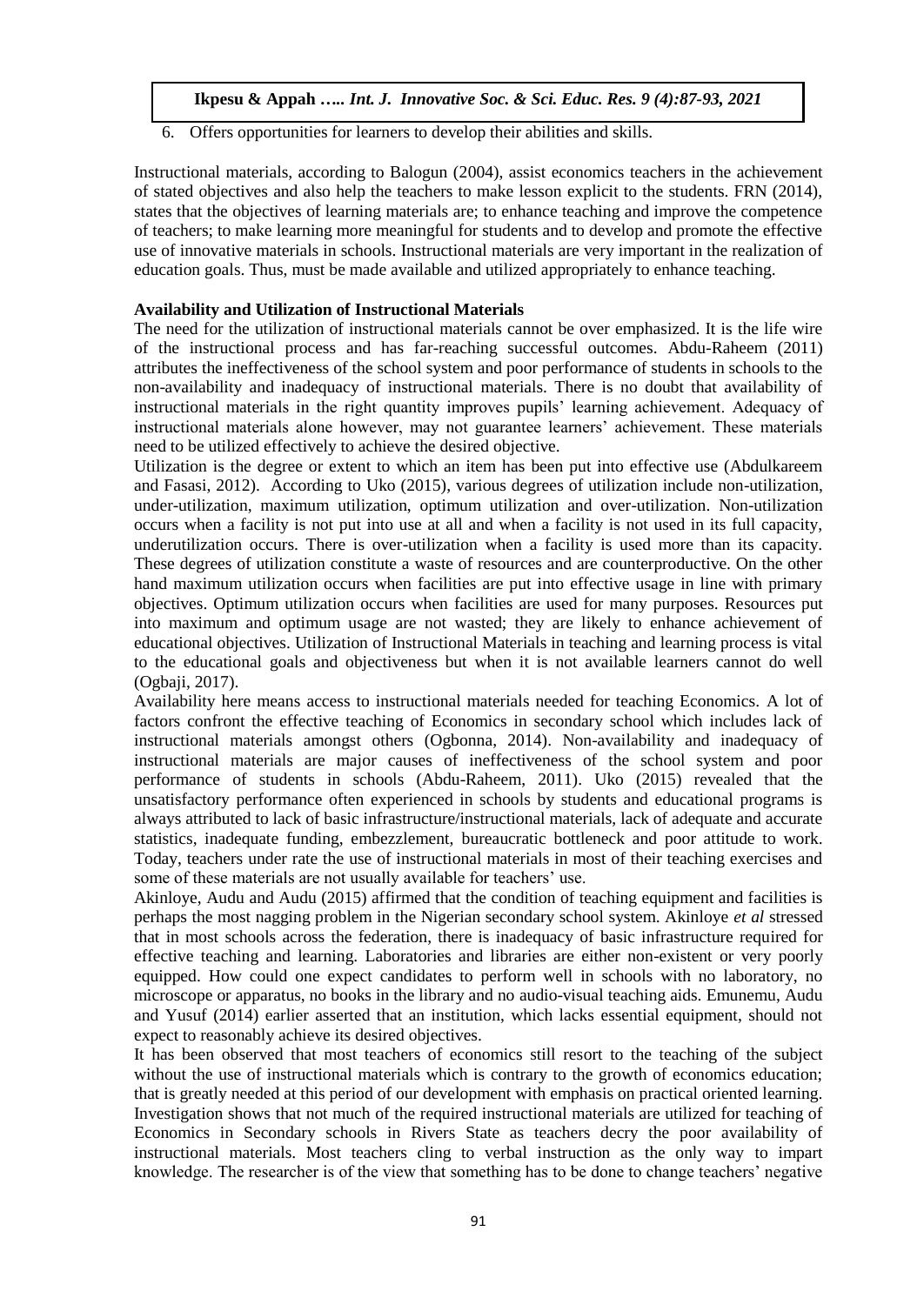attitude towards the teaching of economics. The researcher is also of the view that utilization of instructional materials would make teaching of economics interesting and comparatively easy and that instructional materials for teaching economics should be selected, supplied and used effectively.

# **CONCLUSION**

Teaching of Economics is indispensable in any country that is interested in providing training techniques and tools of economic analysis and researchers who can contribute to the development of society. Teaching Economics like every other subject requires the use of instructional materials which makes teaching and learning more understandable and meaningful. Despite the importance of instructional materials to the teaching process; teachers of public secondary schools in Rivers State still carry out teaching without the use of instructional materials. Economics teachers in Rivers State secondary schools are not exempted as they decry the poor availability of instructional materials.

# **RECOMMENDATIONS**

Based on the findings from the study, the researcher recommends as follows:

- 1. Instructional materials for teaching of economics should be made adequately available in senior secondary schools in Rivers State by government and other stakeholders as this will help improve the performance of students in economics.
- 2. Economics teachers should improvise in situations where instructional materials are not readily available to teach economics in the senior secondary schools in Rivers State.
- 3. Economics teachers should ensure the optimal utilization of instructional materials in teaching economics in senior secondary schools in Rivers State.
- 4. School administrators should ensure that Economics teachers undergo training/retraining on the use of instructional materials as to enhance their ability in utilizing instructional materials.

## **REFERENCES**

- Abdu-Raheem, B. O. (2016). Effects of instructional materials on secondary schools students' academic achievement in social studies in Ekiti state, Nigeria. *World Journal of Education, 6*(1, 32-39).
- Abdu-Raheem, B. O. (2011). Availability, adequacy and utilization of social studies instructional materials in Ekiti State secondary schools. *Journal of Current Discourse and Research,* 3, 242-255.
- Abdulkareem, A. Y. & Fasasi, Y. A. (2012). Management of educational facilities in Nigerian secondary schools: The roles of administrators and inspectors. *East African Researcher*,  $2(2)$ , 99-107. Retrieved  $16<sup>th</sup>$  January, 2016 from [http://cees.mak.ac.ug/sites/default/files/KISUBI-JOURNAL-VOLUME-2-NUMBER-](http://cees.mak.ac.ug/sites/default/files/KISUBI-JOURNAL-VOLUME-2-NUMBER-3_final_for_marianum_final-2013.pdf)[3\\_final\\_for\\_marianum\\_final-2013.pdf.](http://cees.mak.ac.ug/sites/default/files/KISUBI-JOURNAL-VOLUME-2-NUMBER-3_final_for_marianum_final-2013.pdf)
- Akpan and Okoli (2017). Effect of the use of instructional materials on academic performance of pupils in Ikwuano Abia State. *International Journal of Trend in Research and Development, 4*(1), 247 – 250.
- Andrew, B. & Michael, A. (2014). *Innovative ways to teach economics*. Retrieved 19<sup>th</sup> June, 2019 from; [www.ehow.com/list\\_7147776\\_teaching-methods-economics.html/.](http://www.ehow.com/list_7147776_teaching-methods-economics.html/)
- Akinloye, G. M., Audu, K. O. & Audu, E. O. (2015). a comparative analysis of students' performance in economics in private and public secondary schools in Lagos state, Nigeria. *Journal of Social Science, 44*(2, 3), 144-151.
- Balogun, T.A. (2004). Improvisation of science teaching Equipment: *A journal of Science Teacher Association of Nigeria*, *3* (2), 50-52
- Blaug, M. (2019). Economics. Retrieved from: [https://www.britannica.com/topic/economics/The](https://www.britannica.com/topic/economics/The-unintended-effects-of-markets)[unintended-effects-of-markets.](https://www.britannica.com/topic/economics/The-unintended-effects-of-markets) August  $22<sup>nd</sup>$ , 2019.
- Chakra, B. K. (2016). Effectiveness of teaching economics in higher secondary school level, Nepal. *Economic Journal of Development, 21/22*(1/2), 99 – 126.